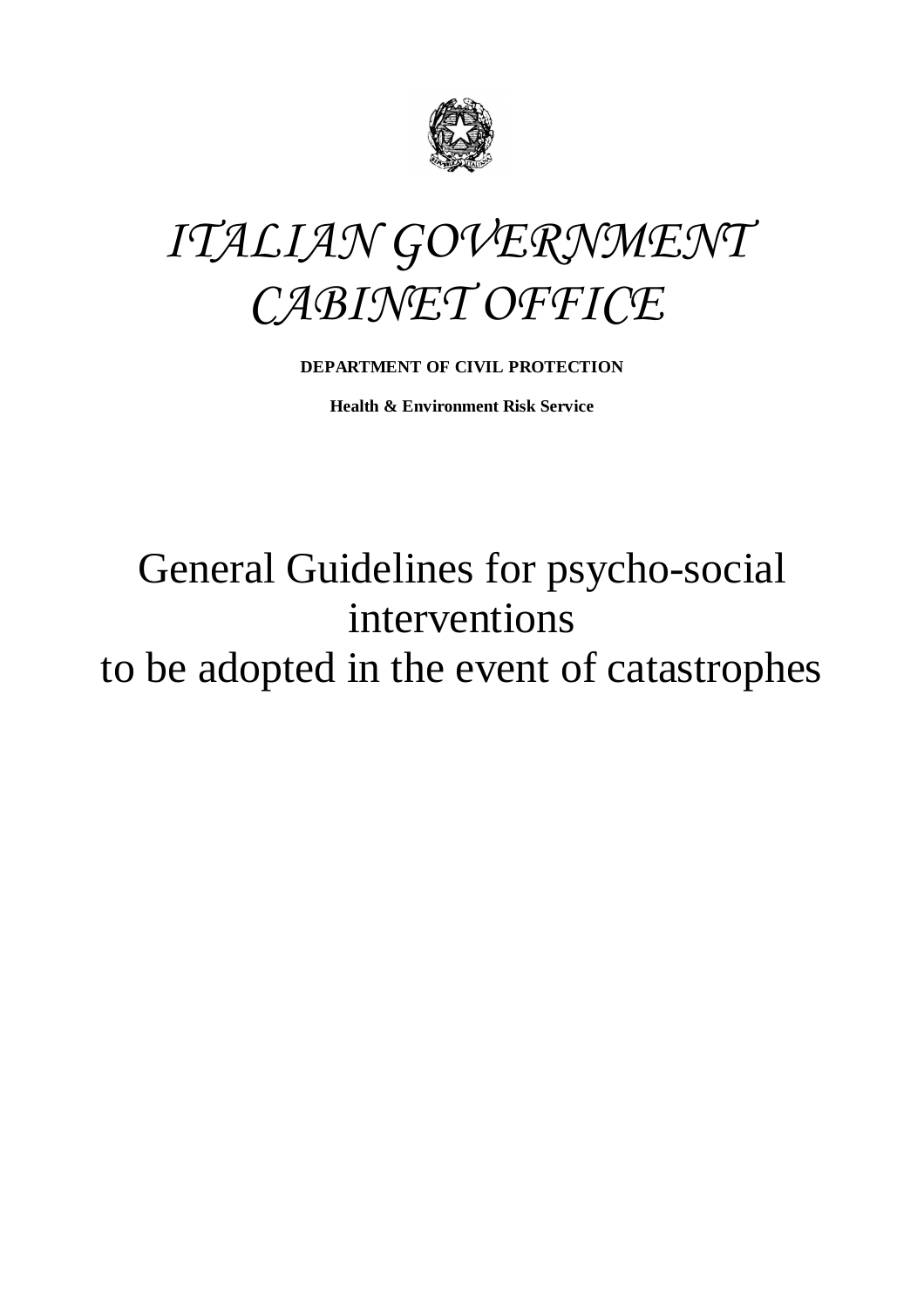# **INDEX**

| 1. |
|----|
|    |
| 2. |
| 3. |
|    |
| 4. |

# APPENDICES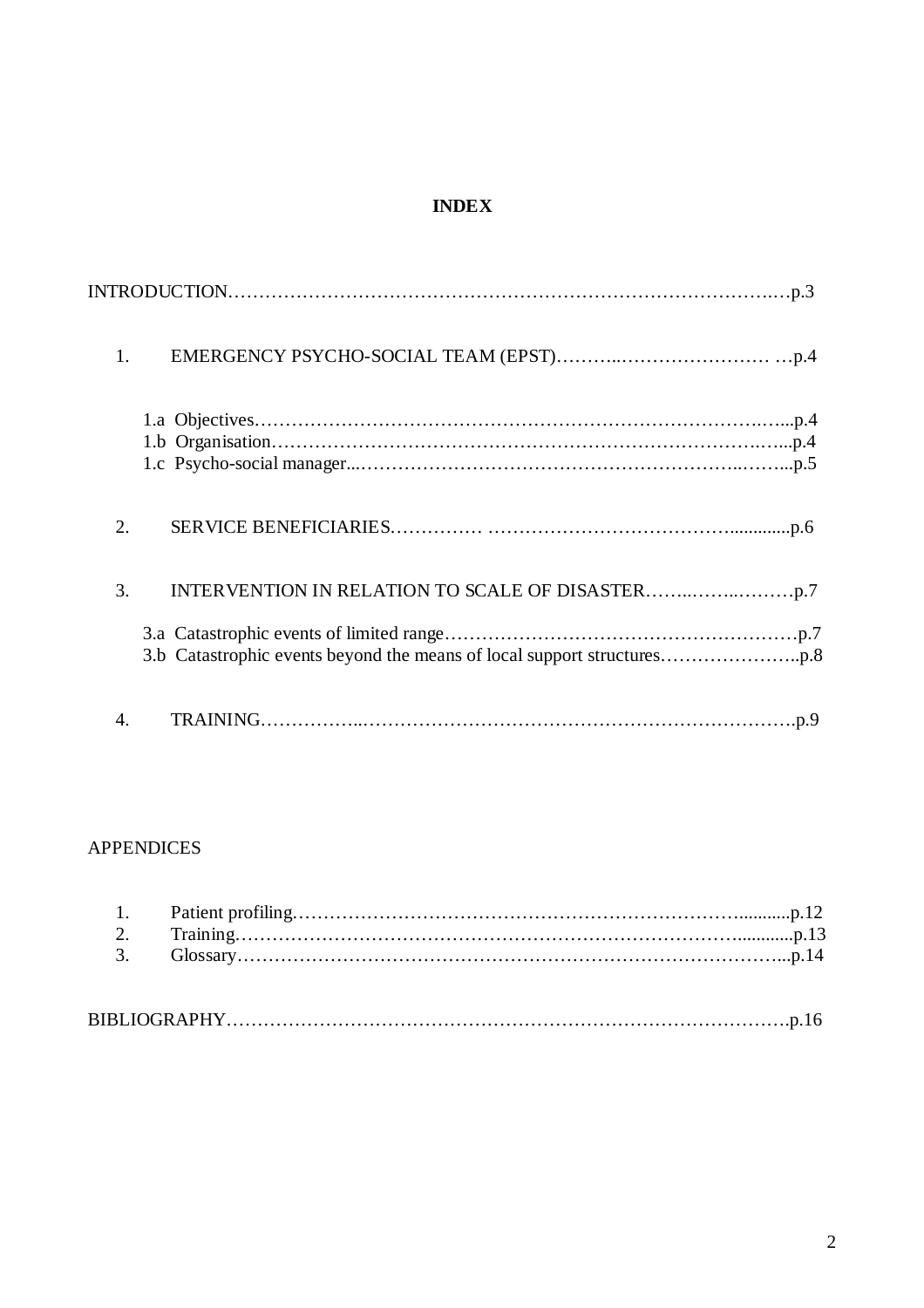## **INTRODUCTION**

In the context of intervention in support of victims of catastrophic events, it is necessary to pay close attention to the problems of a psychological or psychiatric nature which may arise in the persons directly affected as well as those involved in the relief services. Manifestations may be acute or they may develop over time with repercussions in the long term.

Both natural disasters and those caused by humans, can be categorized, with reference to the Official Journal n. 126 of May  $12<sup>th</sup> 2001$ , on the basis of their scale as follows:

- o catastrophic events of limited range
- o catastrophic events beyond the means of local support structures

Both cases can be differentiated from individual and small scale emergencies in that they call for a qualitatively different type of response. In fact the context of a grand scale emergency requires the use of distinct procedures and methodologies which take into consideration the number of people involved and the precariousness of the prevailing environmental conditions.

It is also relevant to note that catastrophes can have a long term effect on individuals and communities, putting their ability to react and adapt under great distress. In fact it can happen that the ability to protect itself which you would normally expect to find in a group of individuals who share the same lifestyle habits, no longer functions. In such cases it is therefore necessary that the psycho-social measures adopted take into careful consideration the specific characteristics of the community and the regional area it inhabits.

Consequently, it is necessary that action taken and measures initiated are well co-ordinated in order to ensure an effective, high quality response to the psycho-social needs arising from a national emergency.

These general guidelines have been drawn up for this purpose, and their content has been divided as follows:

- o organisational network, defined by structural reference points & dedicated human resources
- o beneficiaries of the services
- o action plans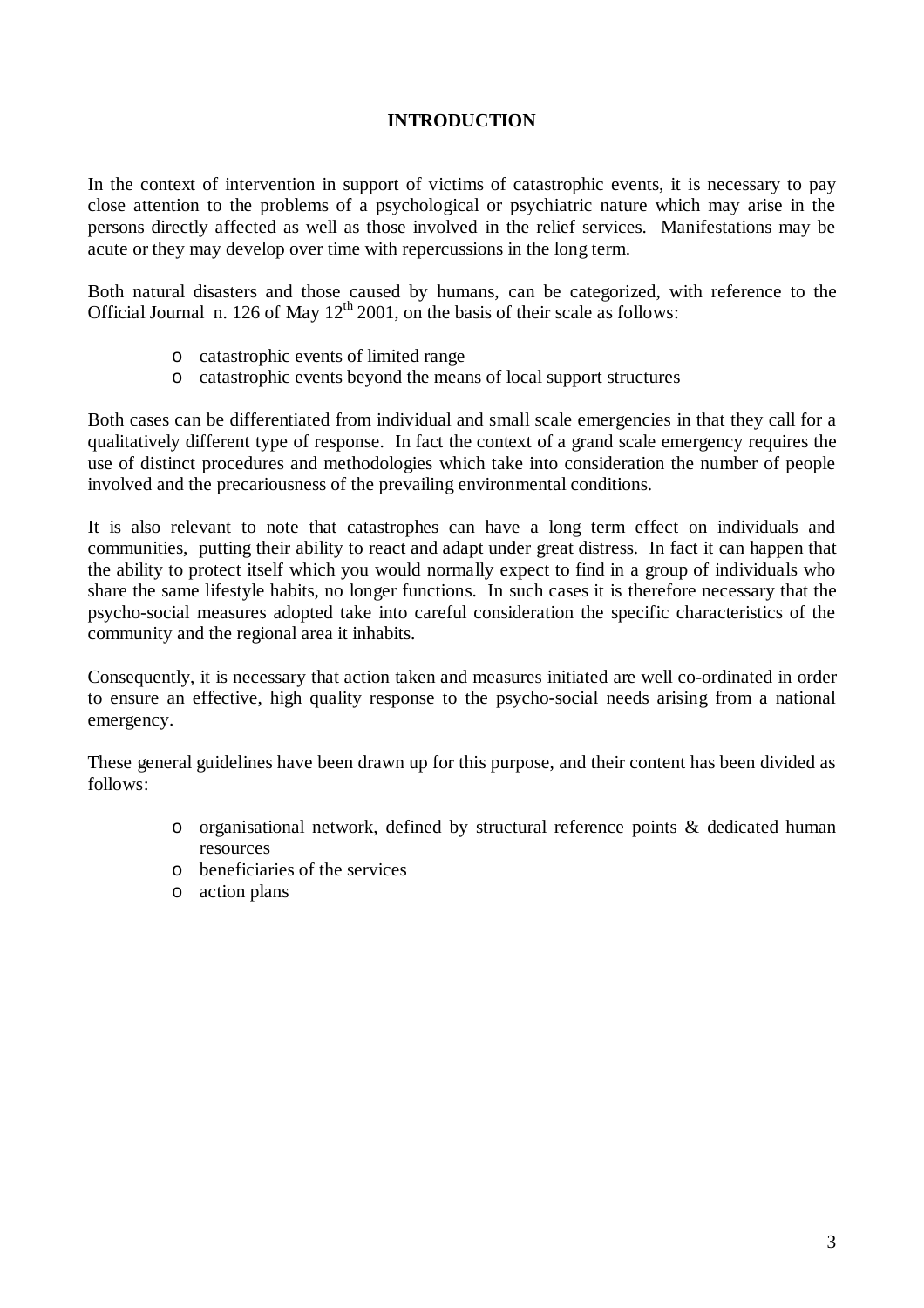# **1. EMERGENCY PSYCHO-SOCIAL TEAM (EPT)**

According to the different geo-social characteristics and risk levels present in the area, the regions and the independent provinces of Trento and Bolzano arrange for the setting up of teams to provide socio-psychological support to the population in the event of a calamity. Usually these teams are made up of existing resources within the regional Health Services.

These trained teams operate within emergency systems which guarantee intervention both in cases of limited range catastrophes and in cases which go beyond the scope of local support structures.

# *1.a Objectives*

According to the phase of the intervention and as specific needs emerge, the team must be able to:

- o Enable deployment of priority measures to ensure the physical survival of the beneficiaries of intervention and look after their psychological well-being through the activation of all personal and community resources;
- <sup>o</sup> Ensure pro-active needs analysis processes as well as responding to spontaneous requests of help;
- Coordinate the support initiatives with those planned/on-going as part of the process of the (health) relief efforts in such a way as to avoid duplication and potential conflict;
- <sup>o</sup> Encourage the processes of self assessment, recognizing the right of everyone to make informed decisions about their own health;
- $\degree$  Safeguard the dignity of the individual during all relief efforts, assisting in the understanding of cultural differences and peculiarities; ensure stigmatisation does not arise, in particular through the labelling of behaviour which, out with the context of the disaster, would seem abnormal;
- $\degree$  Pay special attention to the distribution of information helpful in establishing self defensive behaviour and adaptive reorientation as well as providing tools to facilitate communication, and promote the understanding and use of the information itself;
- <sup>o</sup> Ensure the accurate collection and storing of data relevant to the intervention, so as to enable constant monitoring of the relief procedures.

# *1.b Organisation*

Normally, members of the team will be identified by the Region through its own personnel services. Personnel selected, which can be complemented by resources from voluntary associations, local corporations and professional bodies etc., must be adequately trained in the tasks to be performed in the event of a major catastrophe, inclusive of field training.

In order to be able to respond immediately in emergency situations, the team must be part of the health organisation's main emergency service with its logistical and radio communication support. The manager (of the team) will arrange the operations in the disaster area in line with the hierarchy according to the command and control structure stated by the competent authorities.

The team will work in close proximity to the Advance Medical Post (AMP) and the assembly point, gathering and addressing location, either from a fixed or a mobile base unit. This must be a secure place with adequate space available both for private interviews and group activities and coordination.

Staff should be identifiable by their green jackets or overalls with the initials "PSIC" printed on them.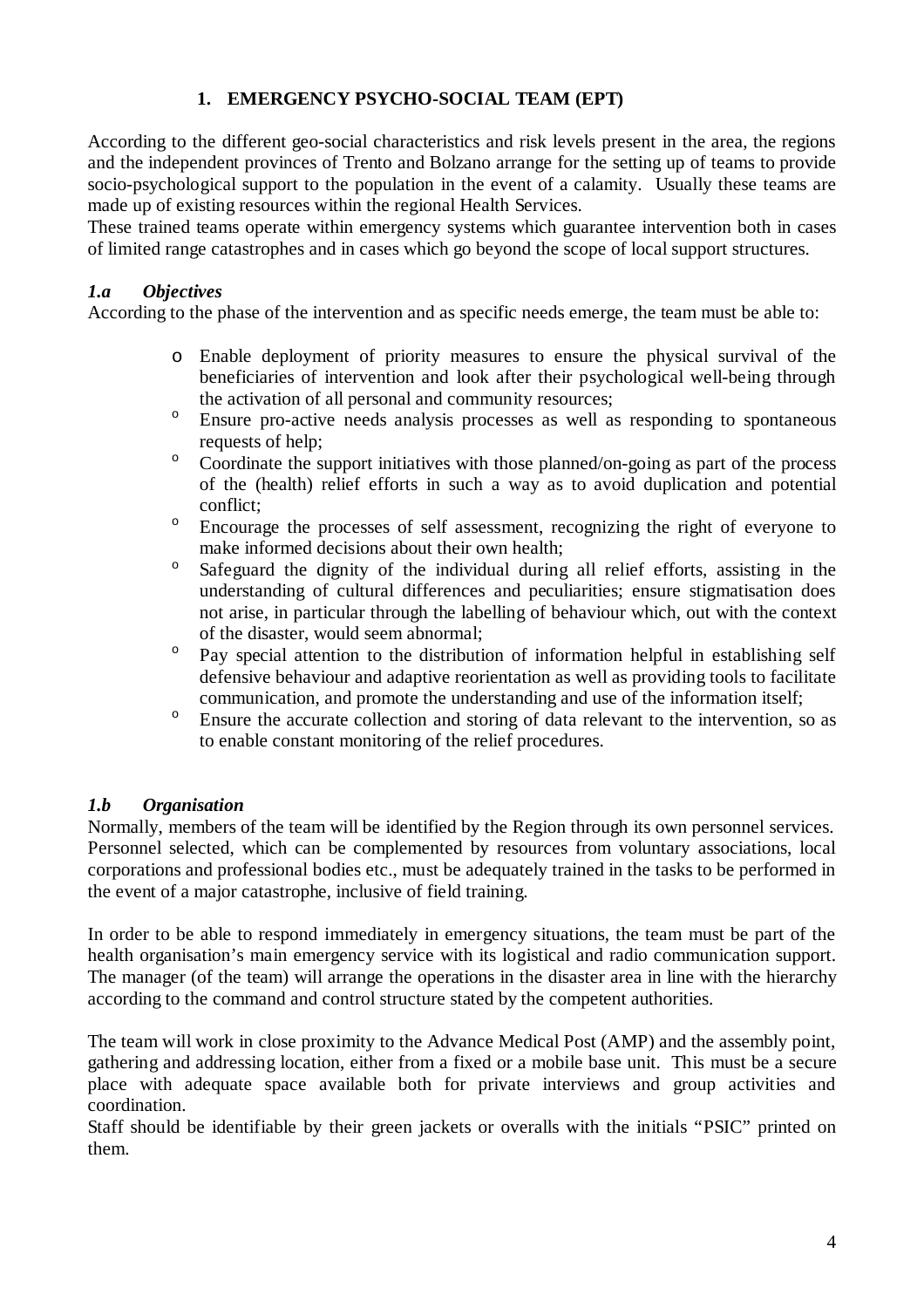# *1.c Psycho-social manager*

Within its own organisation, the Region identifies an officer to head psycho-social support, who carries out the following tasks:

- o coordinates the writing of the team's action plan of intervention on the basis of the specific territorial risks, of the network of psycho-social structures present in the area of authority, of their capacity for treatment and their staffing levels;
- o defines within the Plan the activities the team must carry out in an emergency with regard to the victims of the community concerned and to the relief workers, collaborating with the institutions during the various planning phases and arranging the availability of materials and means necessary to carry out operations;
- o contacts the team in the event of an emergency
- o ensures intervention in the disaster area immediately after a catastrophic event occurs, managing the team's operations in coordination with the Health Disaster Manager;
- o reports to the head of "Function 2" who has the task of managing all problems relating to health aspects of the emergency following set up of the Coordination Centres (**Local Operational Centre -Provincial Operational Centre** ).
- o arranges staff tour over;
- o carries out an evaluation of the results obtained and sees to any necessary modifications in order to improve the intervention plans for future emergencies;
- o coordinates, in close collaboration with the local health services, long term follow-up activities.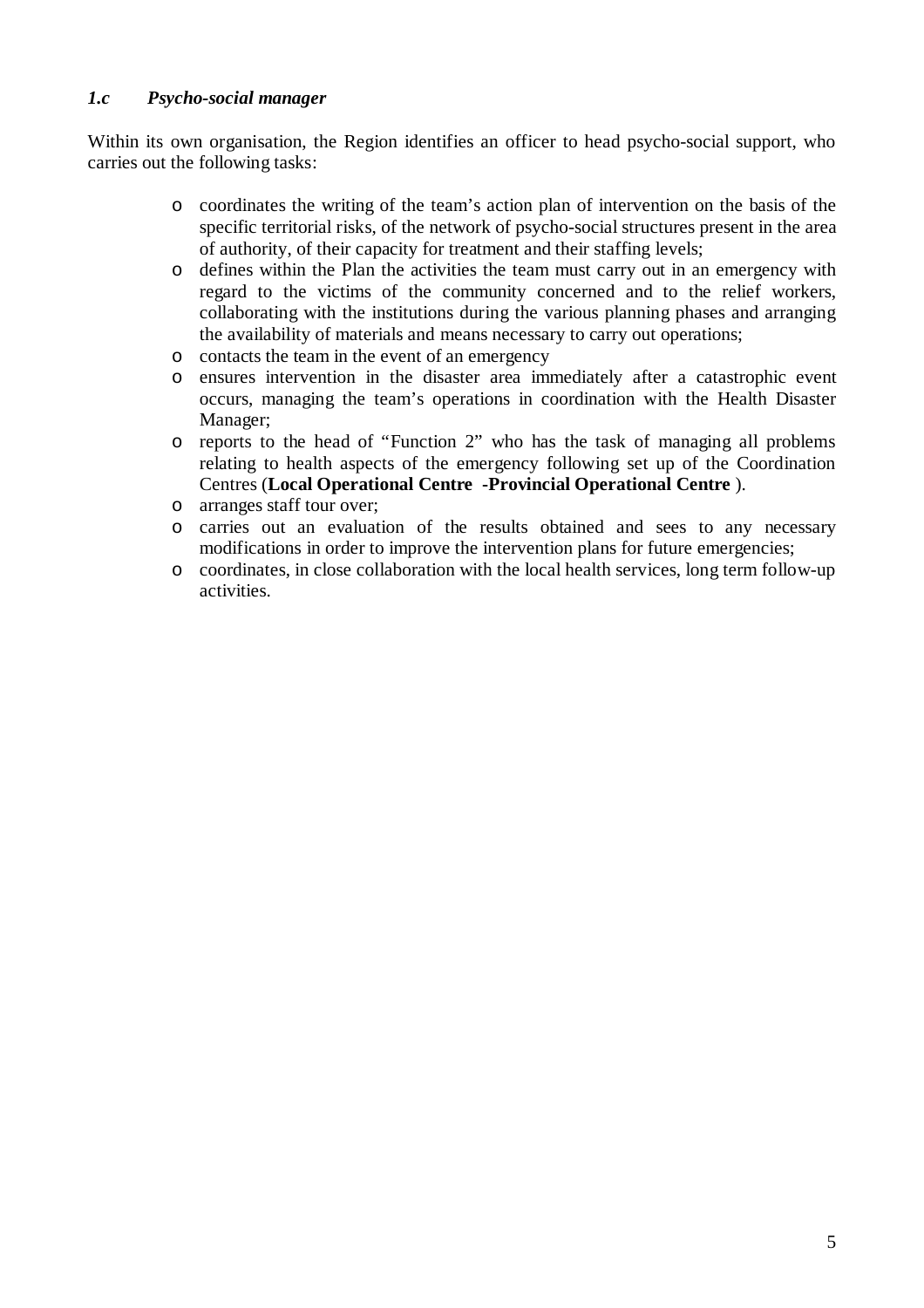#### **2. SERVICE BENEFICIARIES**

The primary beneficiaries of psychological-psychiatric support in an emergency are the direct victims of sudden and explosive events, independently from the extent of material damage caused.

Witnesses to events which have caused serious injury to, or put at risk the lives of others, must also be considered potential beneficiaries; relatives of the victims, even if afar from direct involvement; relief workers, voluntary and professional, who have in any way given their assistance to victims and survivors. Apart from single individuals, beneficiaries of intervention can be whole social groups such as families, relief teams, team operators or other groups: in such cases the intervention is directed to maintain or re-establish positive, constructive relationships.

In circumstances where it is necessary to identify priorities for the supportive action, precedence will be given to the weakest groups, i.e. children, the elderly, the disabled, those previously diagnosed as mentally disturbed etc.

Independently from the nature of the catastrophic event, it is convenient to make a prior evaluation of the risk factors in a particular emergency situation, in order to be able to anticipate psychophysical problems which may occur to relief workers. Once health operators have begun intervention at the site of a disaster, their work must be assured through constant monitoring to identify any signs and/or symptoms of potential stress conditions and/or psychological disorders.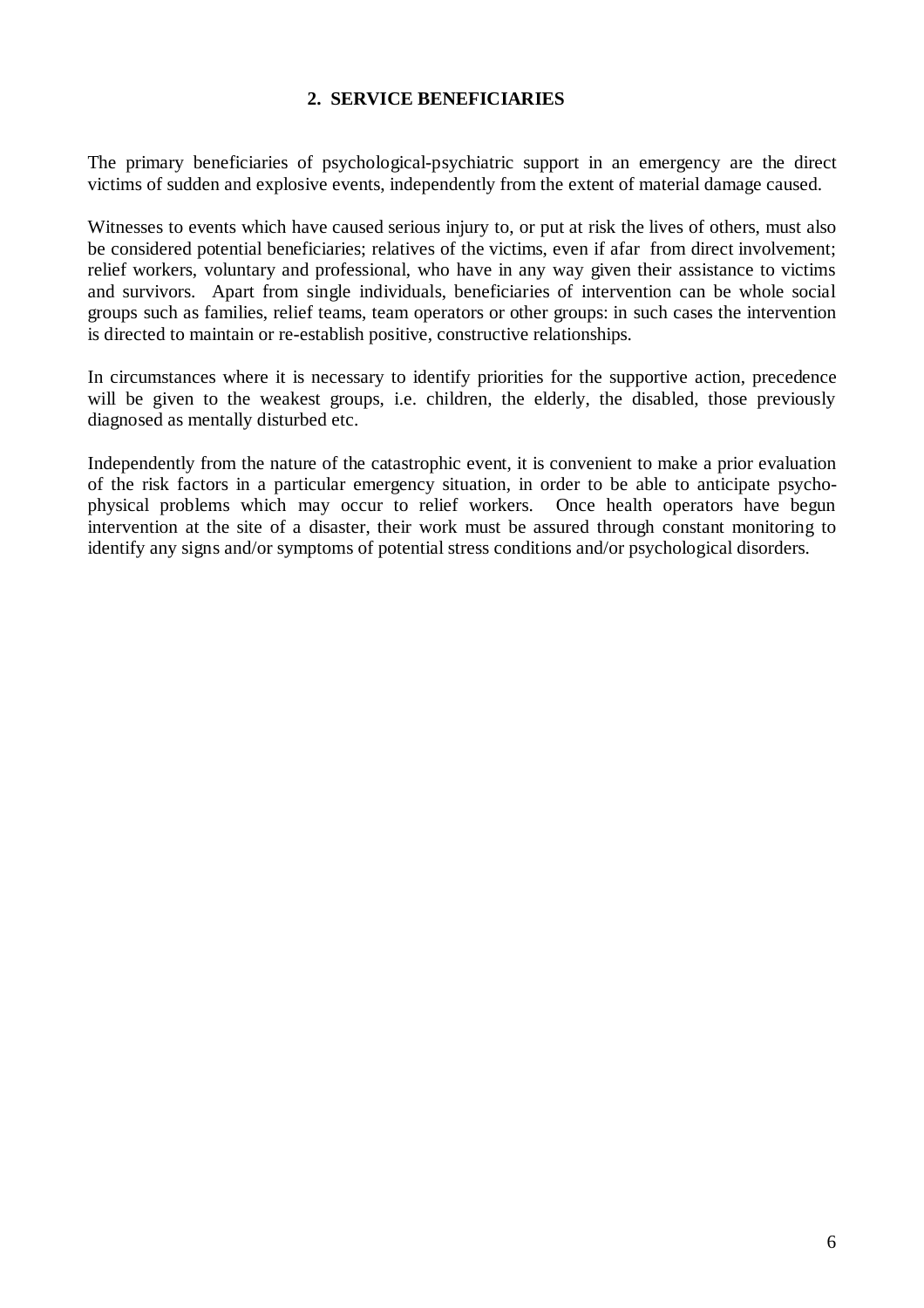## **3. INTERVENTION IN RELATION TO SCALE OF THE DISASTER**

## *3.a A catastrophic event of limited range*

A limited range catastrophic event, according to the definition provided by the Official Journal n. 109 of May  $12^{th}$  2001, is characterized by the integrity of the relief structures in the affected area and by a time limited (less than 12 hours) intervention by the emergency health care services.

In the case of a maxi-emergency, the C.O. 118 (911/999 Commanding Officer), activates the extraordinary Relief Plan, also alerting the Officer for the team referred to. The latter reports to the Director of Health Relief Services (DHRS), who coordinates relief efforts at the site of the disaster.

It is foreseeable that the said team will be required to remain in service for longer than that of the AMP, with which it is in constant touch, so as to be available to all the personnel which has taken part in relief operations.

At the end of the emergency phase, some functions and basic intervention measures must be ensured for the benefit of the psychological health of the population affected.

Individuals who develop psychological and psychiatric disorders (including those of post – trauma stress), must have access to appropriate psycho-social support services in the area to allow them uninterrupted therapy.

Evaluation must be made of the intervention carried out during the emergency, with particular reference to field work.

## *3.b Catastrophic events which go beyond the scope of the local emergency structures*

In a situation generally characterized by devastation across a wide area, by large numbers of victims and by an often very difficult coordination of operations, the team must go into action simultaneously with the other emergency health intervention measures.

Under these circumstances psycho-social support will be offered, as far as possible, in the phase immediately following the event.

With the activation of the various Coordination Centres which act as bases for Official Bodies, Administrations and Voluntary Associations which may have come from outside the affected area, management of psychological – psychiatric aspects should be brought within the scope of Function 2 "health and social care".

It is useful to distinguish an acute phase in the operating plan, whose characteristics can be superimposed on those described above, and a short to transition phase which ends with a long-term phase. As in the case of a limited range catastrophe, it is difficult to foresee the specific duration of each phase.

#### *Interventions* in *Transition phase*

During the acute phase the activities are mainly directed to the safeguard of the people involved by taking them away from the risky area and providing them with first aid health relief, psychological support and satisfaction of basic needs.

Later on new needs will arise in connection with the population adaptation to the precarious living condition and with the psychological social and practical consequences of the catastrophic event.

During the transition phase the team will not only deal with activities supporting the population, but also with those reinstalling the pre-existent social support network or creating new alternative networks as to reinforce the local resources and solidarity programs within the community.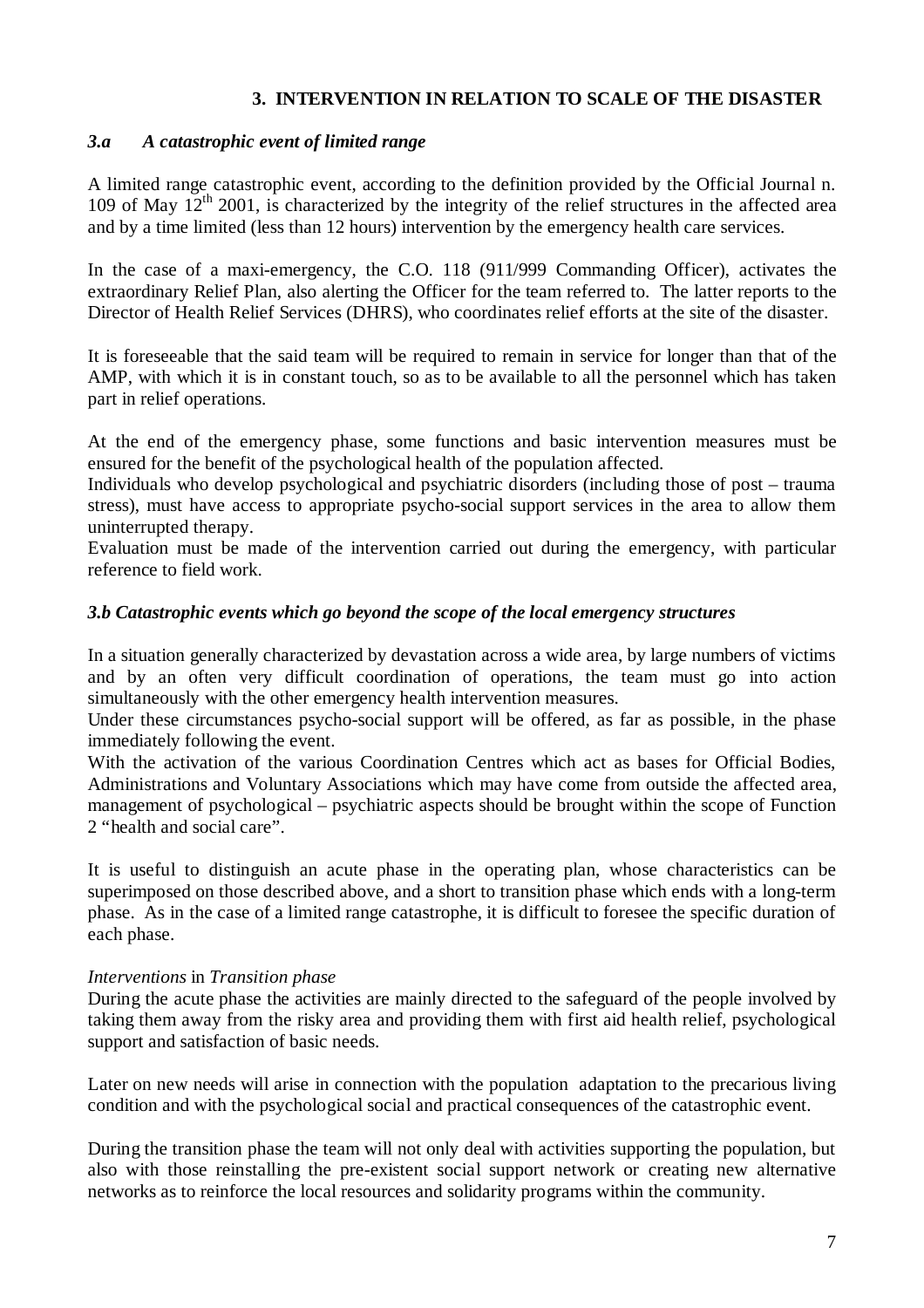It is essential to look for a constant collaboration among all the other members involved in disaster management as well as with the community's own institutions, by verifying the availability of existing structures (public health facilities, mental health facilities, social assistance facilities, private health facilities).

Furthermore it is important to encourage access to medical and social facilities, to identify the people who have been treated and what kind of therapy they have received during the emergency . The information on risk factor evaluations and on individual as well as on general vulnerability must be made available to the requesting services of interest for the purpose of periodic check -ups and long term follow up of the cases.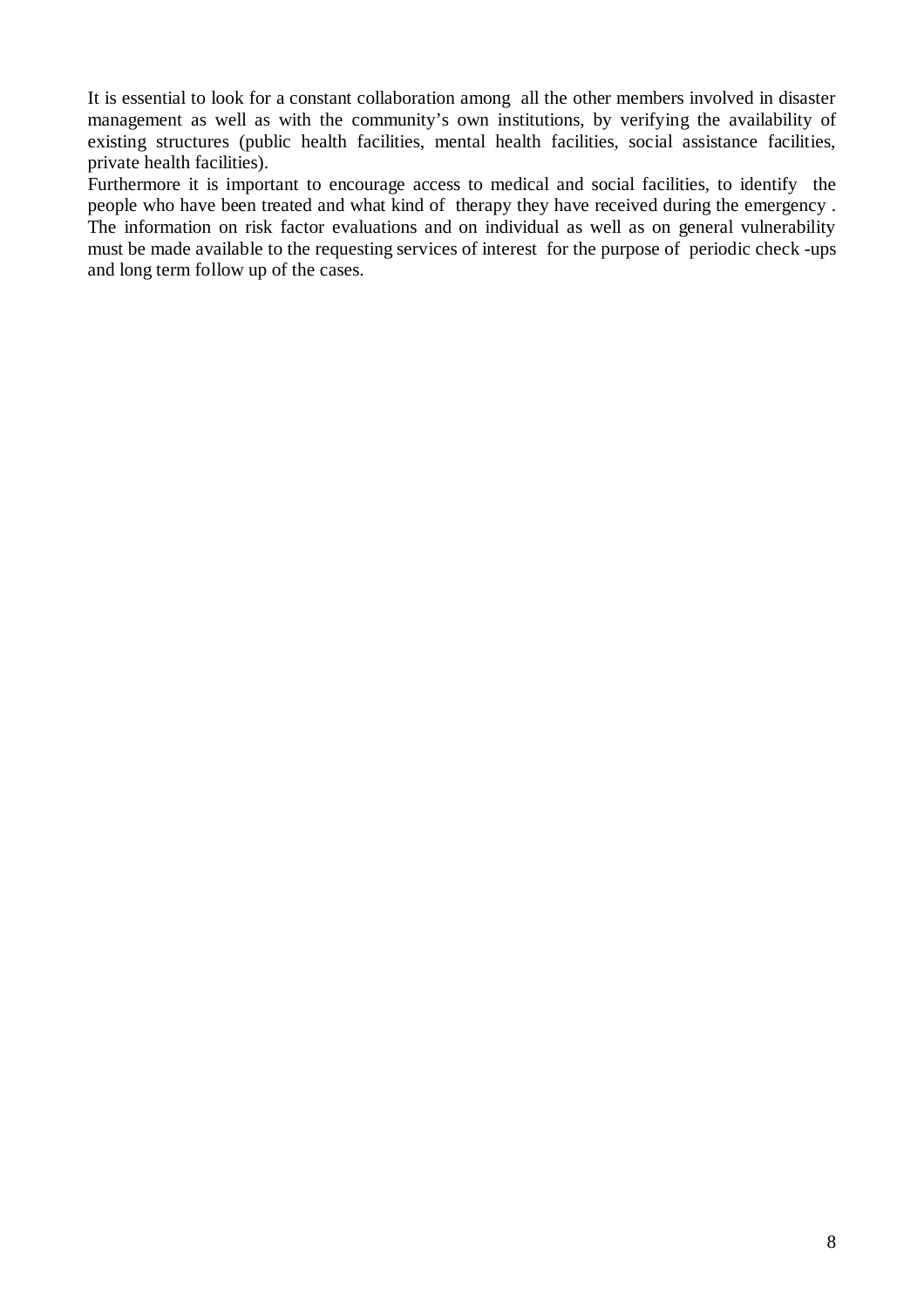# **4. TRAINING**

Training is an essential factor in emergency situations, since it represents one of the basic resources in prevention strategies.

An in depth knowledge and effective dissemination of information of potential high risk scenarios, of management procedures and of the most correct behaviour codes to adopt in emergency states may, in fact, improve surveillance levels, reduce response time, and strengthen effective response behaviour patterns in order to best face and react to threats as well as to limit the damage caused by catastrophic events.

Research has proven that a part of individual and collective stress levels resulting from disaster events may be reduced by an adequate degree of preparedness, both at an individual level as at a collective one.

The general aim of any of training in this field is to disseminate and reinforce effective strategies designed to face dangerous events, by readily activating processes of perception selection as well as complex cognitive processes emerging from intensely emotional experiences and non ordinary communication patterns. In this sense, every training program must necessarily include effective communication methods, decision making, evaluation systems, emotional control and dissemination of common procedures within the different hypothetical scenarios.

Professional experts working in the socio- psychological field must be adequately trained to operate within a collective emergency context. Among their activities we wish to point out the following ones:

- o spreading information to the population on stress management techniques and response to critical
- o situations
- o joining family members back together
- o collecting data for post-emergency evaluation
- o disseminating information regarding the population's basic needs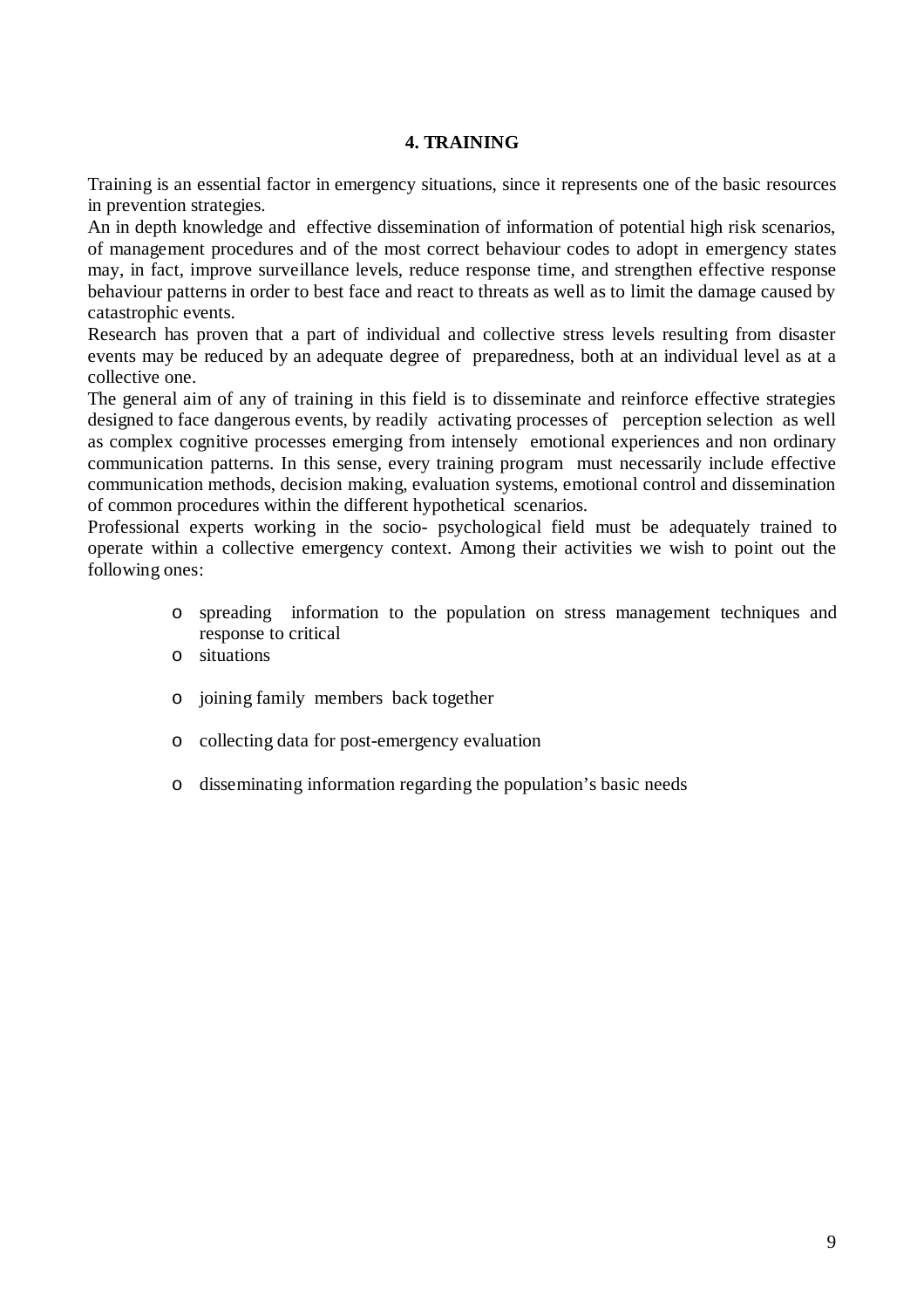# **Attachment 1**

# **PATIENT PROFILING -TRIAGE**

 Triage refers to the criteria selected by the relief operator for subject classification procedures from priority therapeutic intervention (seriousness of the clinical condition and decision to put off or start therapeutic intervention immediately ) and identification of the patient's kind and modality of admission to the health facility set up by the emergency relief plan. This patient profiling process must provide an evaluation of both the psychological and psychiatric consequences of the catastrophe, and must be directed primarily to the victims, to the categories at greater risk and to the more troubled relief operators suffering from either emotional, cognitive or behavioural dysfunctions.

 The evaluation procedures must be conducted very carefully by taking into consideration the specific context in which the disaster has occurred as well as the specific demands or priorities expressed by the subject and also by granting the subject's privacy rights to avoid the risk of stigmatization.

#### *Procedures*

For the triage plan to work effectively on all the various relief operational levels, we must realize that:

- o the operations require adequate space availability by taking into account the patients' right to privacy;
- o the procedures must be related to the particular scenario in question and must be carried out by operators coming from different training experiences.
- o the protocols must be simple, easily memorized and carried out, based on reliable and easily reproduced guidelines for priority assignment procedures.
- o evaluations and prescribed therapy must be recorded and the relative documentation must be kept in a file easily and readily accessible.
- o triage activities must not slow down or interfere with other rescue operations.

#### *Instruments*

The following items must be available for patient profiling procedures:

• **Triage forms** preferably stored in waterproof holders, which must record all of the patient's follow up information regarding transfers, documentation and evaluation of the adopted procedures. The forms must contain the following data: general personal data, priority class assigned, diagnostic hypothesis, therapy prescribed , forwarding directions.

• **Triage tags** in water proof badges, indicating the subject's personal and priority class information. For an easier id procedure the abbreviation **Psic** may be used followed by a numerical code (123) indicating the priority level assigned.

• **Pharmacological supply post** used in emergency treatment**.**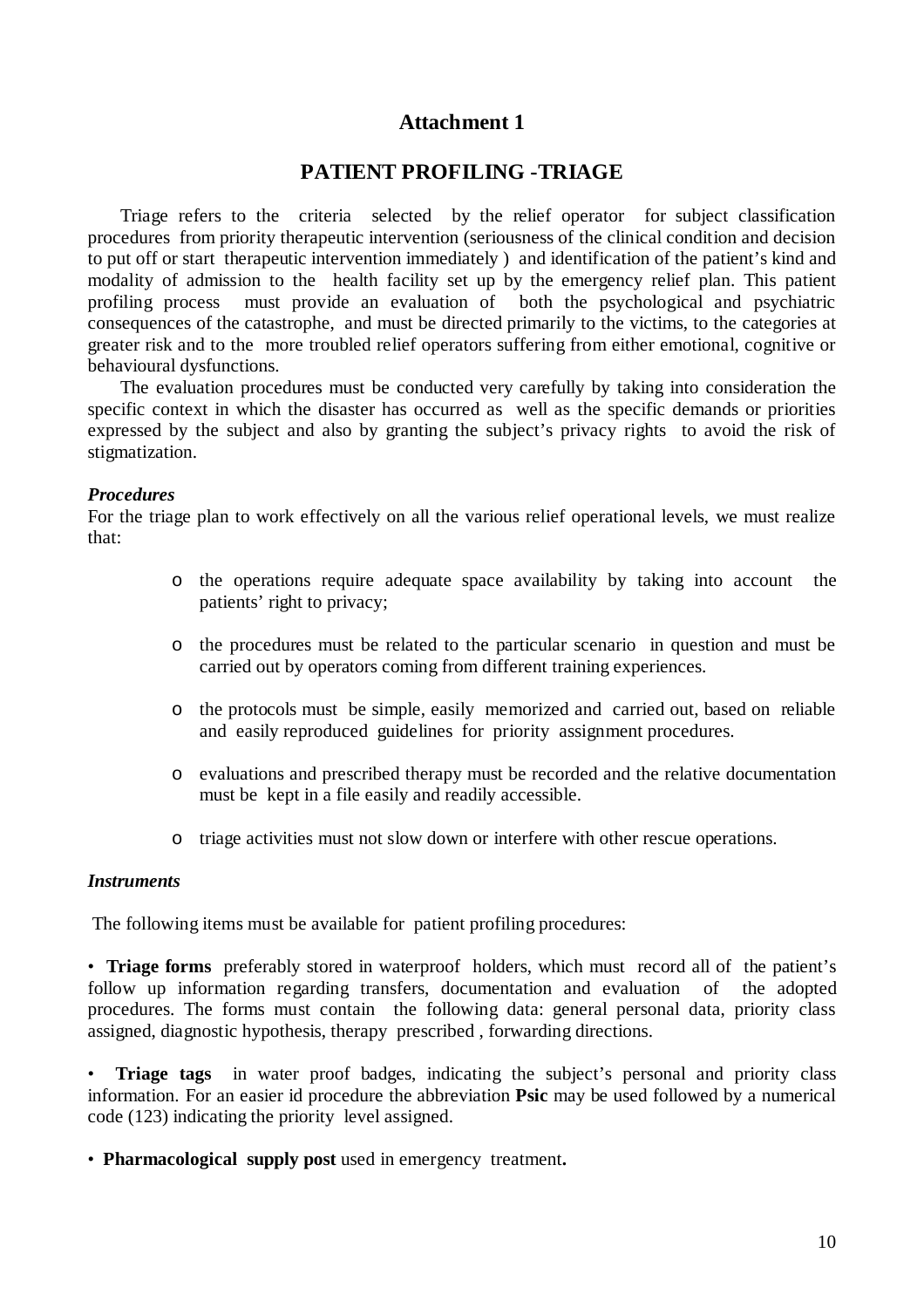## **PRIORITY CLASSES**

## *Low Priority (Psi 1)*

 Subjects suffering from slight psycho-pathological symptoms who require psychological support or pharmacological treatment which can be put off.

## *Intermediate Priority (Psi 2)*

Subjects suffering from serious psycho-pathological symptoms who require specialized psychological and /or pharmacological treatment, after an observation period.

## *High Priority (Psi 3))*

 Subjects with serious post traumatic reactions which may cause loss of ability to function independently, reduced consciousness of illness, alteration of cognitive functions, danger to him/herself and to others, therefore in need of immediate specialized analysis and treatment which can't be put off.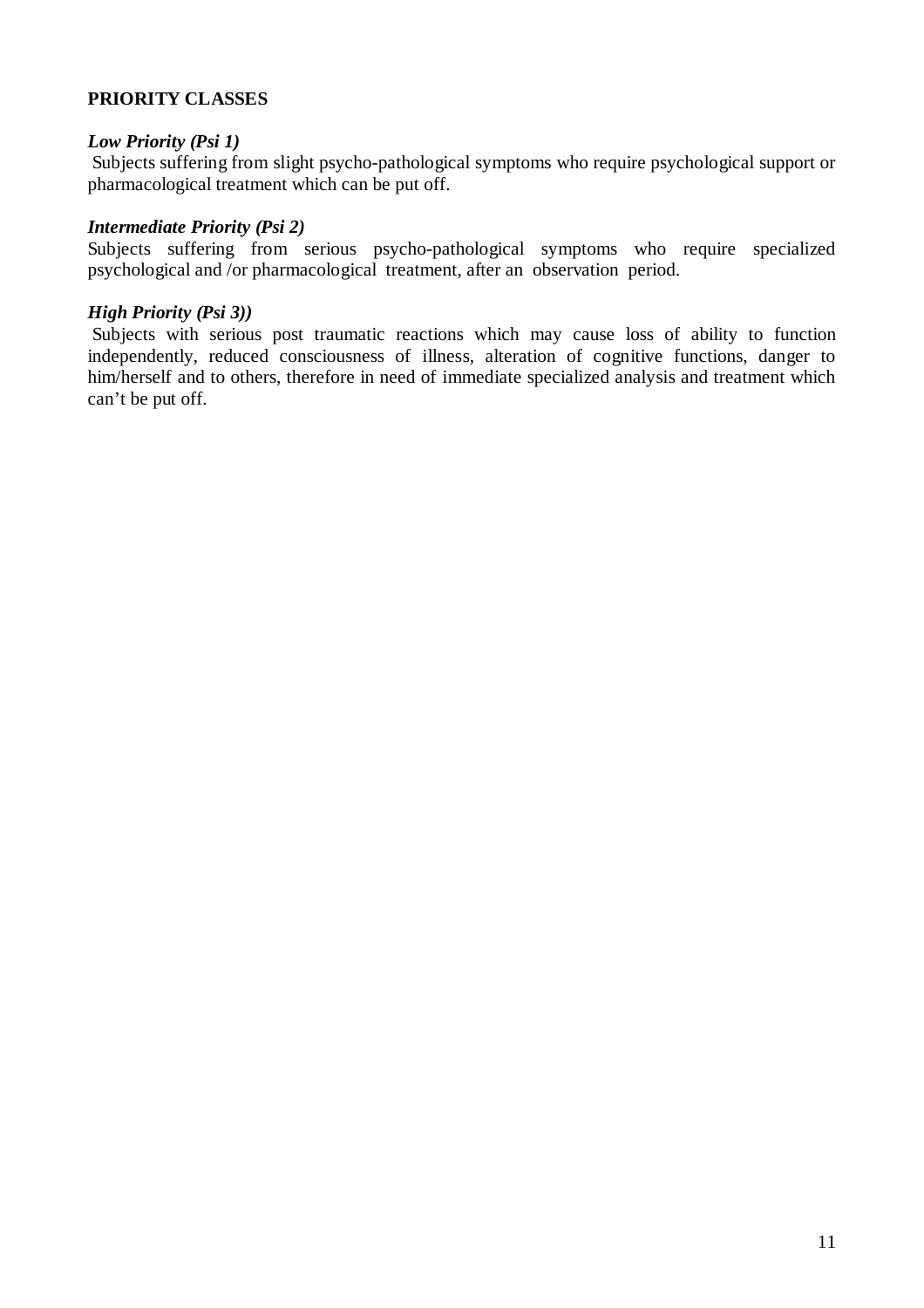|                                                           |  |                | <b>PATIENT PROFILING (TRIAGE)</b> |                                         |       |                                                              |                                                                                                   |  |                     |   |   |
|-----------------------------------------------------------|--|----------------|-----------------------------------|-----------------------------------------|-------|--------------------------------------------------------------|---------------------------------------------------------------------------------------------------|--|---------------------|---|---|
| DATE:                                                     |  |                | <b>OPERATOR</b>                   |                                         |       |                                                              | <b>PSYCHOLOGST</b>                                                                                |  | <b>PSYCHIATRIST</b> |   |   |
| TIME:                                                     |  |                | NAME:                             |                                         |       | SURNAME:                                                     |                                                                                                   |  |                     |   |   |
| TREATMENT LOCATION:                                       |  |                |                                   |                                         |       |                                                              |                                                                                                   |  |                     |   |   |
|                                                           |  |                |                                   | <b>PATIENT</b>                          |       |                                                              |                                                                                                   |  |                     |   |   |
| SURNAME:                                                  |  |                |                                   |                                         | NAME: |                                                              |                                                                                                   |  | <b>SEX</b>          | M | F |
| PLACE AND DATE OF BIRTH:                                  |  |                |                                   |                                         |       |                                                              |                                                                                                   |  |                     |   |   |
| ADDRESS:                                                  |  |                |                                   |                                         |       |                                                              | TEL:                                                                                              |  |                     |   |   |
| ORIGINAL LOCATION: □ AMP □ WORKING AREA INDICATE ADDRESS: |  |                |                                   |                                         |       |                                                              |                                                                                                   |  |                     |   |   |
| <b>ACCOMPANYING PERSON</b><br>NAME:                       |  |                |                                   | SURNAME:                                | TEL:  |                                                              |                                                                                                   |  |                     |   |   |
| HISTORY OF PSYCHOLOGICAL PROBLEMS                         |  |                |                                   | <b>YES</b>                              | NO.   | $(specify)$ :                                                |                                                                                                   |  |                     |   |   |
| <b>HISTORY OF PSYCHIATRIC PROBLEMS</b>                    |  |                |                                   | <b>YES</b>                              | NO.   | (specify):                                                   |                                                                                                   |  |                     |   |   |
| DRUG THERAPY PRESCRIBED (specify DOSAGE and POSOLOGY):    |  |                |                                   |                                         |       |                                                              |                                                                                                   |  |                     |   |   |
| TYPE OF REACTION TO CATASTROPHIC EVENT:                   |  |                |                                   |                                         |       |                                                              | <b>EVALUATION OF RESOURCES:</b>                                                                   |  |                     |   |   |
| $\Box$ ANXIOUS                                            |  | $\Box$ SLIGHT  |                                   | $\Box$ COPING ABILITY $\Box$ INDIVIDUAL |       |                                                              |                                                                                                   |  |                     |   |   |
| $\Box$ SERIOUS                                            |  |                |                                   | $\Box$<br>COLLECTIVE                    |       |                                                              |                                                                                                   |  |                     |   |   |
| $\Box$ SLIGHT<br>$\Box$ DEPRESSION                        |  |                |                                   | $\Box$ WILLINGNESS TO ACCEPT HELP       |       |                                                              |                                                                                                   |  |                     |   |   |
|                                                           |  | $\Box$ SERIOUS |                                   |                                         |       |                                                              |                                                                                                   |  |                     |   |   |
| $\Box$ SLIGHT<br>$\Box$<br><b>DECOMPENSATION</b>          |  |                |                                   |                                         |       |                                                              |                                                                                                   |  |                     |   |   |
|                                                           |  | $\Box$ SERIOUS |                                   |                                         |       |                                                              |                                                                                                   |  |                     |   |   |
| <b>TREATMENT SUGGESTIONS:</b>                             |  |                |                                   |                                         |       |                                                              |                                                                                                   |  |                     |   |   |
| $\Box$ HEALTH<br><b>ACUTE PHASE</b>                       |  |                |                                   |                                         |       | $\Box$ AMP $\Box$ HOSPITAL/FIELD HOSPITAL                    |                                                                                                   |  |                     |   |   |
|                                                           |  |                |                                   | □ SUPPORT OF PSYCHO-SOCIAL TEAM         |       |                                                              |                                                                                                   |  |                     |   |   |
| <b>MID-TERM PHASE</b>                                     |  |                |                                   |                                         |       | □ HEALTH FACILITY'S PSYCHOLOGICAL AND PSYCHIATRIC STRUCTURES |                                                                                                   |  |                     |   |   |
| ப                                                         |  |                |                                   | SOCIO-EDUCATIONAL STRUCTURES            |       |                                                              |                                                                                                   |  |                     |   |   |
| <b>CARRIED OUT TREATMENTS:</b>                            |  |                |                                   |                                         |       |                                                              |                                                                                                   |  |                     |   |   |
| ΙI<br>PSYCHOLOGICAL TREATMENT                             |  |                |                                   |                                         |       |                                                              | $\Box$ PRESCRIBED DRUG THERAPY (DOSAGE AND POSOLOGY)<br>EXCLUSIVELY PRESCRIBED BY PERSONAL DOCTOR |  |                     |   |   |
| <b>DISCHARGED</b><br>ப                                    |  |                |                                   | <b>DECLINES TO</b>                      |       |                                                              |                                                                                                   |  |                     |   |   |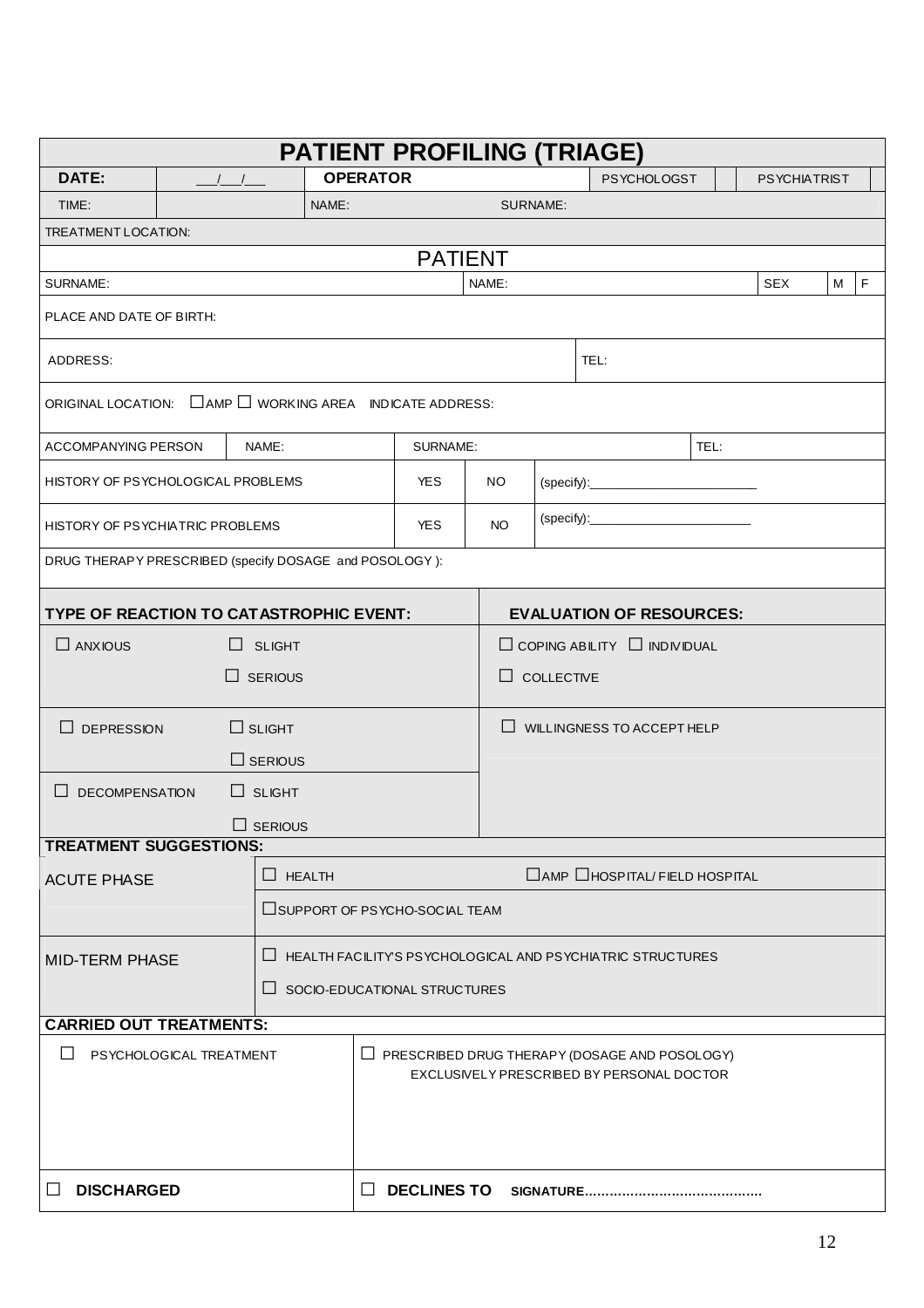# **Attachment 2**

# **TRAINING**

Specialists involved in emergency must be prepared and trained to carry out the following operations while assisting the victims of the catastrophe :

*Welcoming -* Reducing the subjects' exposure to traumatic events and their consequences, satisfy their primary and most practical needs, facilitate their communication of emotions and sharing of experiences, work on bringing together family members; help gain back a sense of control over the situation and encourage the return to an active role in society etc.

*Information - Provide simple, accurate and reliable information:*

- o on the causes, evolution, and consequences of the event;
- o on emergency services readily available ( service accessibility);
- o on the family relatives conditions;

 To collect, verify and spread information with respect to the persons involved in the event (dead people, physically injured victims, hospitalized and missing people)and of the media operators; to register personal data of the treated victims with the list of treatments carried out; evaluate information requests coming from specified groups (children and adolescents; the elderly, disabled people either physically or mentally) and the need to give out information in different languages.

*Clinical treatment -* Analyse the presence of emotional reactions, disturbed behaviour and/or significant alterations of the cognitive sphere which could be linked to potential pathological organic problems, to identify the subjects requiring immediate psychological- psychiatric assistance ( for acute and serious conditions, which may reduce the ability to function independently, interrupt relief operations and cause danger to themselves as well as to others) and who require further diagnostic analysis, indicate the cases requiring medical treatment and not in need of psychiatric assistance; provide immediate (not to be put off) psychological and psychiatric treatment to those experiencing serious emotional reactions, troubled behaviour and significant dysfunctional cognitive reactions.

*Psycho-social support –* To carry out individual as well as family and group psycho-social support by the employment of recognized intervention methodologies, to provide treatment during the initial phase of the patient's elaboration of loss by death within the context of specific situations ( identifying dead bodies, participating to ceremonies or rituals within the community) or dealing with more practical issues such as (access to medical and social emergency services; access to administration and legal services dealing with financial, work or habitation related problems); to carry out both individual and group counselling for social operators in charge of educational activities and as a support resource for the community.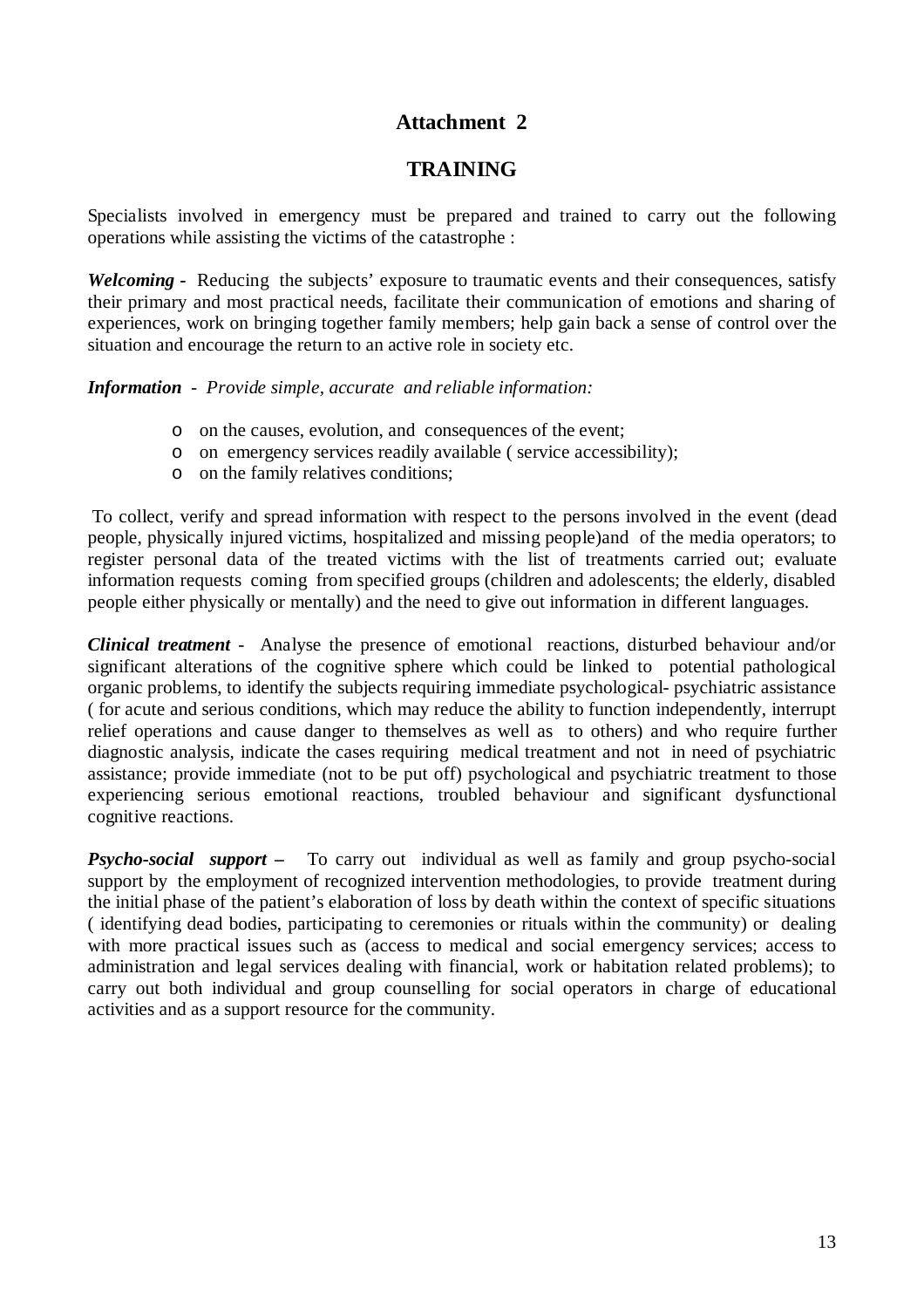# **ATTACHMENT 3**

# **GLOSSARY**

## **AMP Advanced Medical Post**

Functional support system for identification and health treatment of victims, located on the outer border of the safety-area , or in a central area in relation to the catastrophe area.

It may be set up as a temporary structure ( tents, containers), both in a functional area destined to the gathering of victims, the setting up of first treatment resources and from which to plan evacuation to health facilities of the injured victims.

## **Catastrophe**

An event involving a significant number of victims as well as the network of infrastructures of a specific territory causing a sudden disproportion between relief demand and available resources. The catastrophe usually lasts for a long time (minimum 12 hours).

## **Catastrophe of limited scale**

An event involving a significant number of victims, but no damage to the infrastructure network of a specific territory; lasting a shorter period of time (less than 12 hours ) therefore requiring a limited rescue operations effort.

## **Chain of Relief Services**

Series of functional/structural devices available for the victims' relief operations in a catastrophe.

## **Provincial Operational Centre - (CCS)**

The Center represents the highest ranking coordination body set up by the Civil Protection at a provincial level. It is comprised of all the responsible operators from the various structures present on the local provincial territory. The CCS's activities focus on pointing out strategies and necessary operational support in order to overcome the state of emergency through COM's coordination.

## **Municipality Operational Centre – (**COC)

The operative Center that support the Mayor for the management and coordination of relief operations in emergency crisis.

## **Local Operational Centre -** (COM)

The operational Center working at local level under the jurisdiction of several Municipalities supporting the activities undertaken by the different Mayors

## **(LEMA) Local Emergency Management Authority -** (DICOMAC)

Represents the main National coordination body for the Civil Protection structures involved in the area hit by the disaster. It is activated by the Department of Civil Protection after the state of emergency has been officially declared.

## **Health Disaster Manager**

.

MD with adequate experience and training, present on the operative field and responsible for the local management of all health support devices. He works close with the MD in charge of coordinating the Operative Station 118, and with the Team Officer on the technical relief field (VVF) as well as with the Police Forces.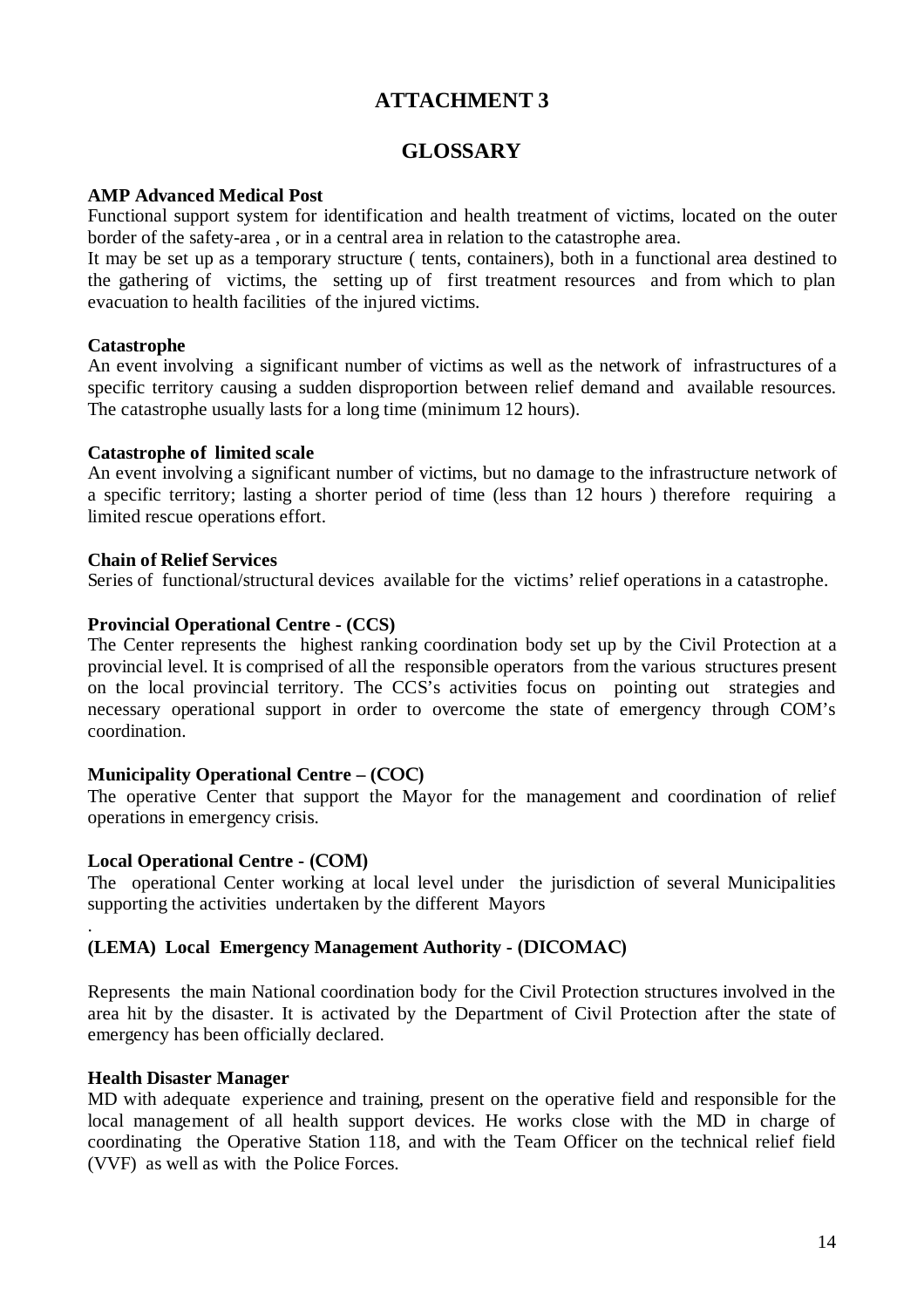## **DSM-IV**

Diagnostic and Statistical Manual of mental disorders, American Psychiatric Association, 1994.

#### **Support Functions**

Management procedures relating to the various activity and reference sectors within the Coordination Centers established during the emergency crisis. A person in charge is appointed per each separate function, related his/her specific sector, who in ordinary situations is responsible for data update and in emergency becomes responsible for coordinating relief operations.

## **Function 2**

Function 2 – Human health, veterinary and social assistance- to be activated on a Emergency Coordination Operative level (DICOMAC, CCS, COM, COC).

## **Field Hospitals**

A support systems consisting of men and means designed to assist the catastrophe's victims offering intermediate treatment from the initial first aid phase to the definitive prescribed therapy. Emergency surgery as intensive care units for a period of several hours and clinical observation permanence in the hospital are provided. They function as Medical Centers for Evacuation (CME).

## **Patient profiling (Triage)**

Process of patient categorization in the various priority classes according to the assessment of the patient's state and treatment and/or evacuation required.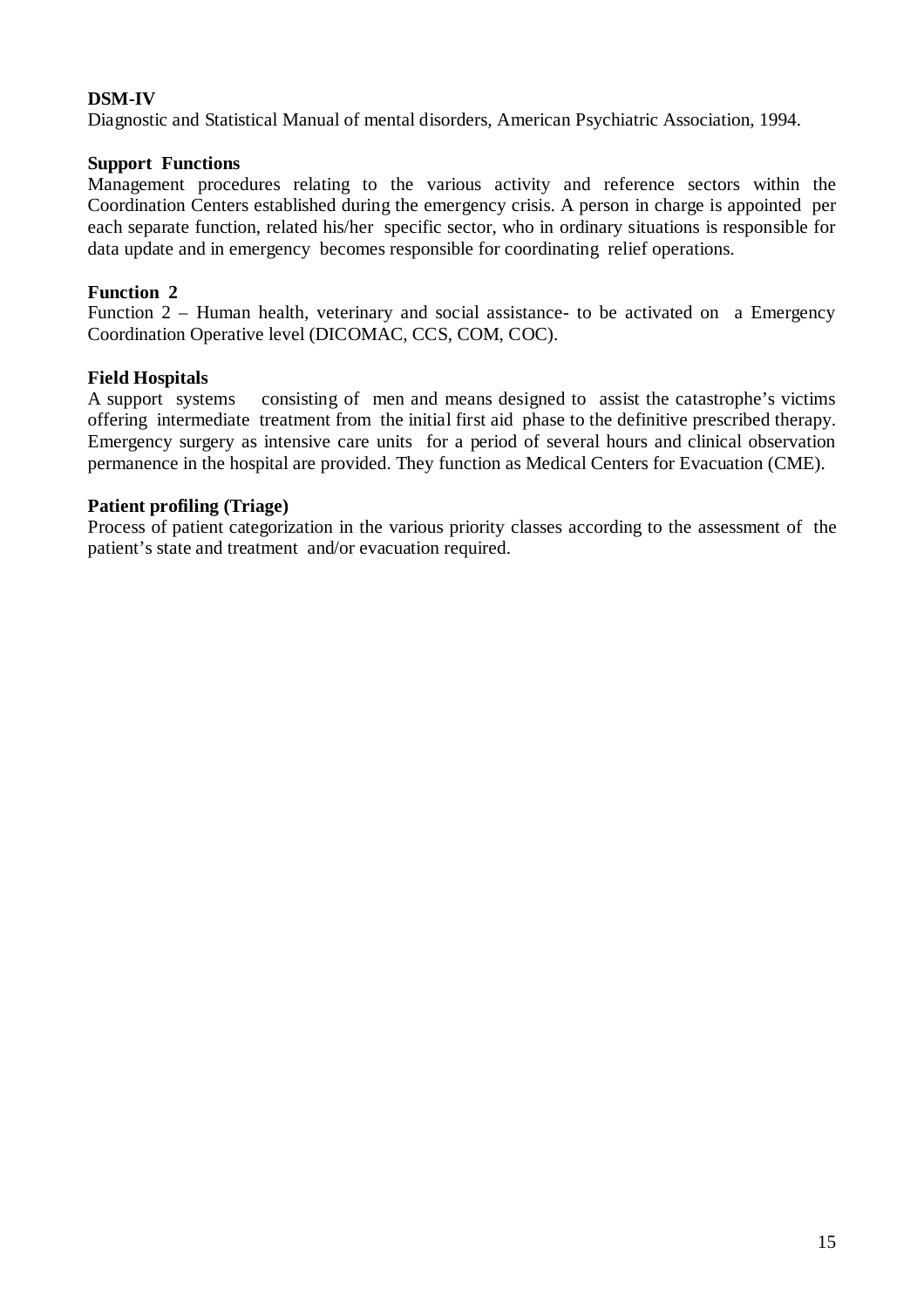## **BIBLIOGRAPHY**

Bruce, H. et al. (2002). *L'assistenza Psicologia nelle Emergenze*. Trento: Erickson. Catarinussi, B., Pelanda, C. (1981),(a cura di) *Disastro ed azione umana. Introduzione multidisciplinare allo studio del comportamento sociale in ambienti estremi*. F. Angeli.

Castelli, C., Sbattella, F. (2003), *Psicologia dei disastri*, Carocci, Roma.

Catapano F.; Malafronte R.; Lepre F.; Cozzolino P.; Arnone R.; Lorenzo E.; Tartaglia G.; Starace F.; Magliano L.; Maj M. (2001) Psychological consequences of the 1998 landslide in Sarno, Italy: a community study *in Acta Psychiatrica Scandinavica*, December 2001, vol. 104, no. 6, pp. 438- 442(5).

Ciceri, M.R. (2001), La Paura, il Mulino, Bologna.

Costantini, E., Ponticelli F. (1999), "Catastrofe ed emozione veemente" *Psicobiettivo,* n. 3, vol. XIX.

Covello, V., Sandman, P.M., (2001) "Risk Communication: Evolution and Revolution" in Wolbarst A. (ed.) *Solutions to an Environment in Peril.* John Hopkins University Press 164-178

Cuzzolaro, M., L. Frighi (1998), *Reazioni umane alle catastrofi. Aspetti psicosociali e di igiene mentale*, Fondazione Adriano Olivetti, Roma, Gangemi Editore.

De Felice, F., Colaninno C. (2003), *Psicologia dell'emergenza;* Franco Angeli, Milano Dipartimento della Protezione Civile (Decreto pubblicato nella Gazzetta Ufficiale *Criteri massima per l'organizzazione dei soccorsi sanitari nelle catastrofi-* Predisposta dalla Presidenza del Consiglio dei Ministri 1995–– serie generale- n.81 del 6 aprile 2001).

Dipartimento della Protezione Civile, giugno 1997: Linee-Guida sull'Organizzazione Sanitaria in caso di catastrofi sociali.

Dipartimento della Protezione Civile, "Il metodo Augustus" DPC informa n.4 giugno 97 Duglas, M. (1991), *Come percepiamo il pericolo*. Milano: Feltrinelli.

Doutheau, C. (1987), "Les reaction de panique" in AA.VV. (a cura di L. J. Courbil) *Medecine en situation de catastrophe*, Masson.

Federal Emergency Menagement Agency – FEMA (1994). Community Emergency. Response Team: participant Handbook: Washington DC.

Fenoglio, Maria Teresa (2005), *Psicologi di frontiera,* Realizzato a cura dell'associazione Psicologi per i popoli, www.psipp.org.

Giannantonio, M. (a cura di), (2003) *Psicotraumatologia e Psicologia dell'Emergenza*, Salerno, Ecomind.

Katz C.L.; Pellegrino L.; Pandya A.; Ng A.; DeLisi L.E. (2002), Research on psychiatric outcomes and interventions subsequent to disasters: a review of the literature; *Psychiatry Research,* vol. 110, no. 3, pp. 201-217(17).

Kertzer, D.I. (1981), "Aspetti politici delle calamità naturali" *Laboratorio Politico* n. 5-6, settembre dicembre.

Le Bon, G., (1980), *Psicologia delle folle,* Longanesi.

Lo iacono A., Troiano M. *Psicologia dell'emergenza*. Editori Riuniti.

Lòpez-Ibor J., Christodoulou, G., Maj, M., Sartorius N., Okasha, A., (2005) *Disasters and mental health*, John Wiley.

Mambriani, S. (1994), *La comunicazione nelle relazioni d'aiuto*, Cittadella Editrice, Assisi.

Mambriani, S. (1994), *La comunicazione nelle relazioni d'aiuto*, Cittadella Editrice, Assisi.

*Manuale procedurale per la gestione della comunicazione in situazioni di crisi* – Dipartimento di Protezione della Protezione Civile, 2000

May, R. (1991), *L'arte del counseling,* Astrolabio, Roma.

Milleri, A. "Previsione del rischio e pianificazione sociale delle emergenze" in *La professione di Psicologo* ottobre 2002.

Morra A., Ciancamerla G., *Organizzazione dei soccorsi sanitari in caso di catastrofe*. Regione Piemonte – Collana Protezione Civile e ambiente –II edizione, Torino, 1991.